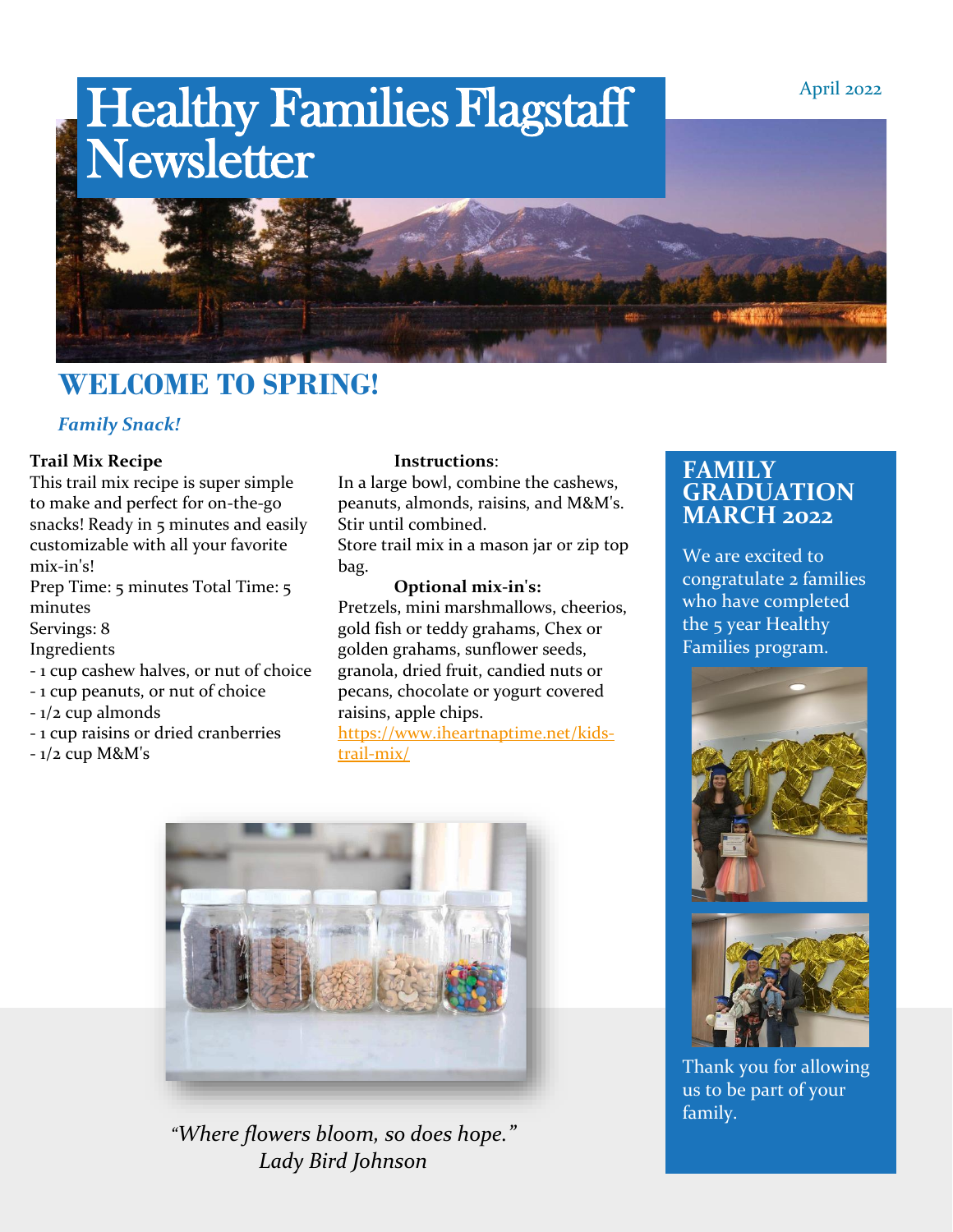

# **PROGRAM OVERVIEW**

#### *About the Healthy Families Program:*

*The Healthy Families program provides free, in-home family support services to any family living in, and within, a 50-mile radius of Flagstaff who is expecting a baby or has a baby less than 3 months old. The frequency of visits starts with 3 to 4 visits a month and can be adjusted based on the type of support that is suitable for your family. We believe you are the best family your baby can have!*

#### **After completing an interview with the Family Resource Specialist, what can be expected from the Healthy Families program?**

- Expect an introductory call from your Family Support Specialist (FSS) within 7 working days of the interview.

- During this call, your FSS will schedule your first home visit.

- Thereafter, your FSS will schedule home visits with you on a weekly basis. If there is day and time of the week that consistently works best for you this is the perfect time to inform your FSS.

#### **What occurs during the weekly home visits?**

- Your Family Support Specialist will take the time to get to know you and your family so that you are getting the support and resources tailored for you and your family

- Routine screening to monitor your child's development with informative feedback about ways to support their development. Screenings for your health and well-being

- Information and referrals to community resources and services (WIC, housing, childcare, health care, job training, GED, school readiness, etc.).

#### *SAVE THE DATE!*

FireWise Community Principles and Practices.

Downtown Library: 300 W. Aspen Ave

May  $26<sup>th</sup>$  @ 6:00pm



### Meet the Team

Team photo left to right: **Erika Escobar-Rodriguez** (Family Support Specialist), **Heike Kelly** (Family Resource Specialist), **Angeles Arenas** (BSW Intern), **Geri Gordy** (Family Support Specialist), **Tamara Littlesalt-Butler** (Program Manager), **Helaman Garcia** (Program Supervisor).

#### **Contact**

*Program Manger:* Tamara Littlesalt-Butler *[tlittlesaltbutler@coconino.az.gov](mailto:tlittlesaltbutler@coconino.az.gov) [hkelly@coconino.az.gov](mailto:hkelly@coconino.az.gov)* (928) 679-7216 (office)

*Family Resource Specialist:* Heike Kelly (928) 679-7221 (office)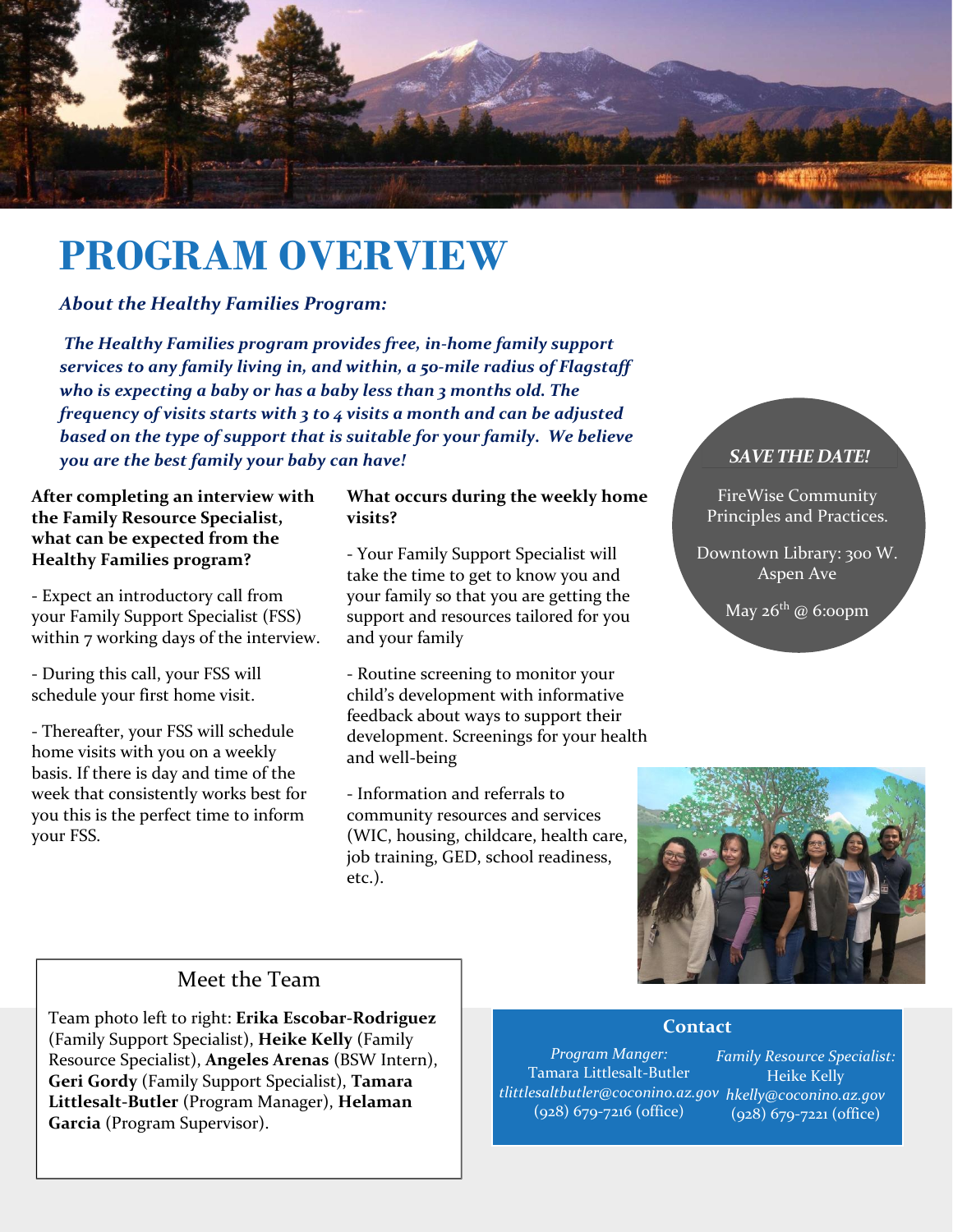





### **Healthy Families Program Agreement**

| Мe                       |                   |                                   | agree to the following: |
|--------------------------|-------------------|-----------------------------------|-------------------------|
|                          | Name of Caregiver | Name of Family Support Specialist |                         |
| Our Home Visit Schedule: |                   |                                   |                         |

A day and time of the week that will consistently work best for our schedule is: Circle a day of the Mondays Tuesdays Wednesdays Thursdays Fridays week: Write in a 1-hour time frame between 8am to 5:30pm:

We understand that situations change, so if this day and time no longer works for you feel free to let me know so we can make the adjustment.

#### What happens if I am unavailable to meet with you, my FSS?

• At least an hour before our scheduled home visit, please contact me by text, phone or e-mail to cancel our home visit. I will then reach back out to you to reschedule for an alternative date and time that week

#### What happens if you're unavailable to meet with me?

- When I am unavailable due to a scheduled training, a planned vacation, or any other type of planned leave, another available FSS or the Program Manager will proceed with our home visit.
	- o In this instance, a 2-week advance notice will be provided to you.
	- o At this time, I will introduce you to your substitute FSS so that when the visit occurs you are not surprised.
- When I am unavailable to meet with you due to an unscheduled emergency or illness, I will text or call you to cancel the home visit. I will then follow up with you to see if we can reschedule for an alternative date and time that week.

#### What is the program's policy regarding COVID?

- To maintain the health and safety of the family and the FSS, the program can provide a virtual option for up to two home visits or until the contagious period ends in the event a family member or the FSS is exhibiting symptoms of COVID or any contagious illness that might pose a risk to you and/or the child.
- In this instance, please notify me immediately if you would like to conduct a home visit virtually.